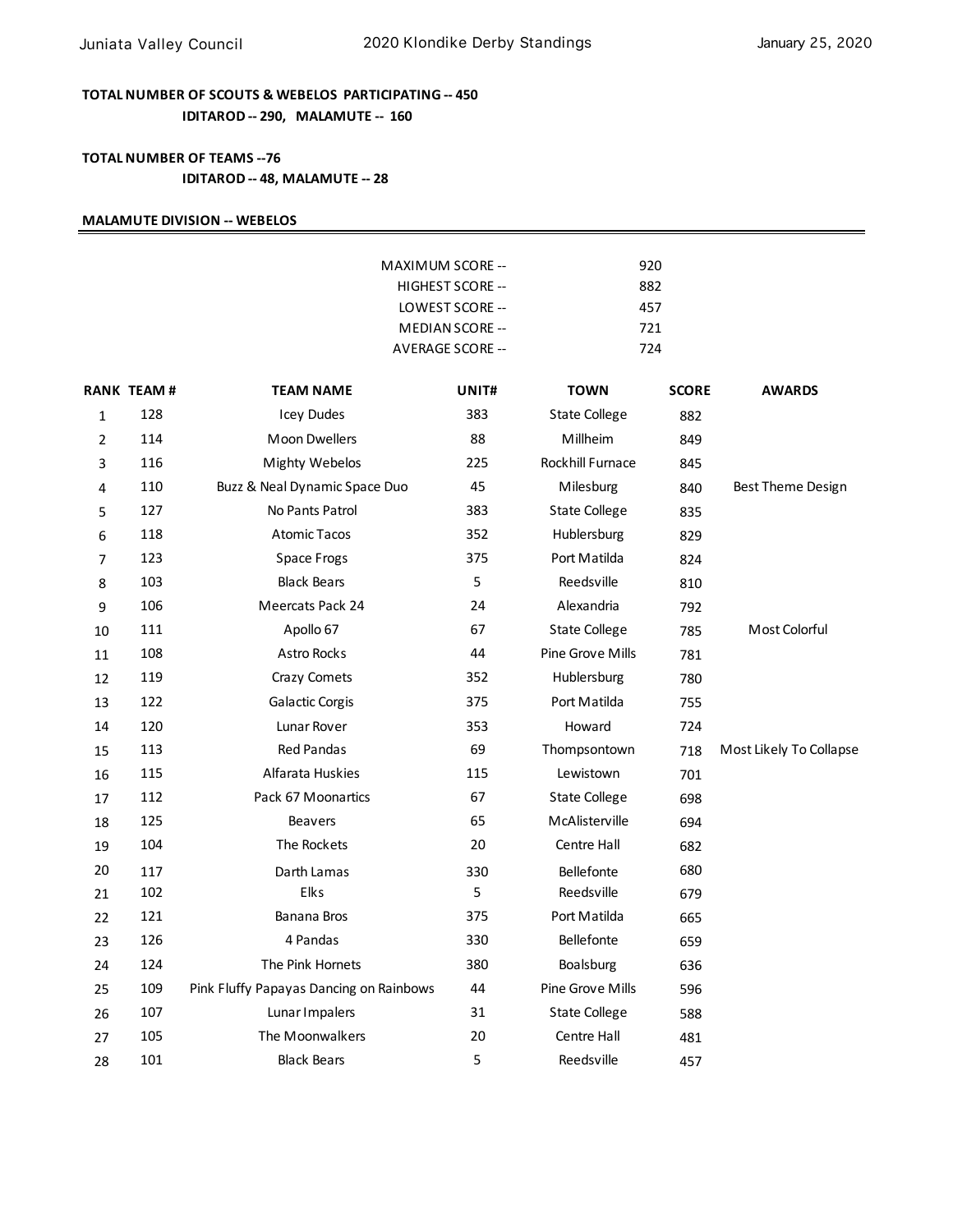## **IDITAROD DIVISION -- SCOUTS, VENTURE CREWS, ETC.**

| 1220 |
|------|
| 1090 |
| 453  |
| 754  |
| 755  |
|      |

|    | <b>RANK TEAM#</b> | <b>TEAM NAME</b>            | UNIT#     | <b>TOWN</b>          | <b>SCORE</b> | <b>AWARDS</b>        |
|----|-------------------|-----------------------------|-----------|----------------------|--------------|----------------------|
| 1  | 14                | <b>Bucks</b>                | 10        | Reedsville           | 1090         |                      |
| 2  | 1                 | Rebels                      | $124$ o/c | Parkville-Carney MD  | 1081         |                      |
| 3  | 11                | Crew 201                    | Crew 201  | Huntingdon           | 1036         |                      |
| 4  | 19                | <b>Bucks</b>                | 25        | Huntingdon           | 1022         |                      |
| 5  | 20                | Nalgene Patrol              | 28        | Huntingdon           | 1004         |                      |
| 6  | 35                | Dragons                     | 106       | Milroy               | 957          |                      |
| 7  | 38                | Spartans                    | 245       | <b>State College</b> | 951          |                      |
| 8  | 3                 | <b>Spece Exes</b>           | 444 o/c   | Jacksonville MD      | 942          |                      |
| 9  | 33                | Ransacking Raccoons         | 88        | Millheim             | 921          |                      |
| 10 | 4                 | Troop 769 Sled 1            | 769 o/c   | Odenton MD           | 917          |                      |
| 11 | 30                | <b>Riscky Racers</b>        | 65        | McAlisterville       | 885          |                      |
| 12 | 42                | Spartan Monkeys             | 375B      | Stormstown           | 883          |                      |
| 13 | 16                | Rattlesnakes                | 24        | Alexandria           | 871          |                      |
| 14 | $\overline{2}$    | Man in the Moon             | 444 о/с   | Jacksonville MD      | 843          |                      |
| 15 | 32                | <b>Boat Patrol</b>          | 88        | Millheim             | 831          | Most Likely Collapse |
| 16 | 40                | <b>Flaming Lions</b>        | 370       | Bellefonte           | 831          |                      |
| 17 | 48                | No Name                     | 380       | Boalsburg            | 825          |                      |
| 18 | 17                | Phoenix                     | 24        | Alexandria           | 798          |                      |
| 19 | 28                | <b>Moon Warriors</b>        | 45        | Milesburg            | 777          |                      |
| 20 | 47                | No Name                     | 328       | Boalsburg            | 775          |                      |
| 21 | 6                 | Troop 769 Sled 3            | 769 o/c   | Odenton MD           | 766          |                      |
| 22 | 29                | <b>Bombastic Bears</b>      | 65        | McAlisterville       | 757          |                      |
| 23 | 37                | <b>Red Bulls</b>            | 169       | Thompsontown         | 751          |                      |
| 24 | 49                | Rough Riders                | 76        | Mt. Union            | 748          |                      |
| 25 | 44                | Gemini                      | 375 G     | Stormstown           | 743          |                      |
| 26 | 10                | Classic Beef & Cheddar      | Crew 182  | Bellefonte           | 741          |                      |
| 27 | 26                | Cheezy Moon Raiders         | 44        | <b>State College</b> | 716          |                      |
| 28 | 18                | Eagles                      | 25        | Huntingdon           | 709          |                      |
| 29 | 50                | Derek & The Dominoes        | $51$ o/c  | Elizabethtown PA     | 697          |                      |
| 30 | 13                | Eastern Hemlocks            | 4         | Lewistown            | 696          | Most Rugged Design   |
| 31 | 39                | <b>Timber Pamp</b>          | 245       | <b>State College</b> | 688          |                      |
| 32 | 27                | No name                     | 44        | <b>State College</b> | 637          |                      |
| 33 | 5                 | Troop 769 Sled 2            | 769 o/c   | Odenton MD           | 593          |                      |
| 34 | 12                | Wolverines                  | 2         | Lewistown            | 589          |                      |
| 35 | 25                | Roaring Raptors             | 34        | Bellefonte           | 566          |                      |
| 36 | 43                | <b>Frost Benders</b>        | 375 B     | Stormstown           | 561          |                      |
| 37 | 45                | Wild Ones                   | 820       | Millheim             | 561          |                      |
| 38 | 15                | Shark Bait                  | 20        | Centre Hall          | 557          |                      |
| 39 | 51                | Space Balls Klondike Patrol | 66        | Pleasant Gap         | 535          | Best Theme Design    |
| 40 | 41                | The Potatoes                | 367       | Lemont               | 519          |                      |
| 41 | 22                | <b>Flaming Man Badgers</b>  | 34        | Bellefonte           | 481          |                      |
| 42 | 34                | The Dinos                   | 104       | McVeytown            | 453          |                      |